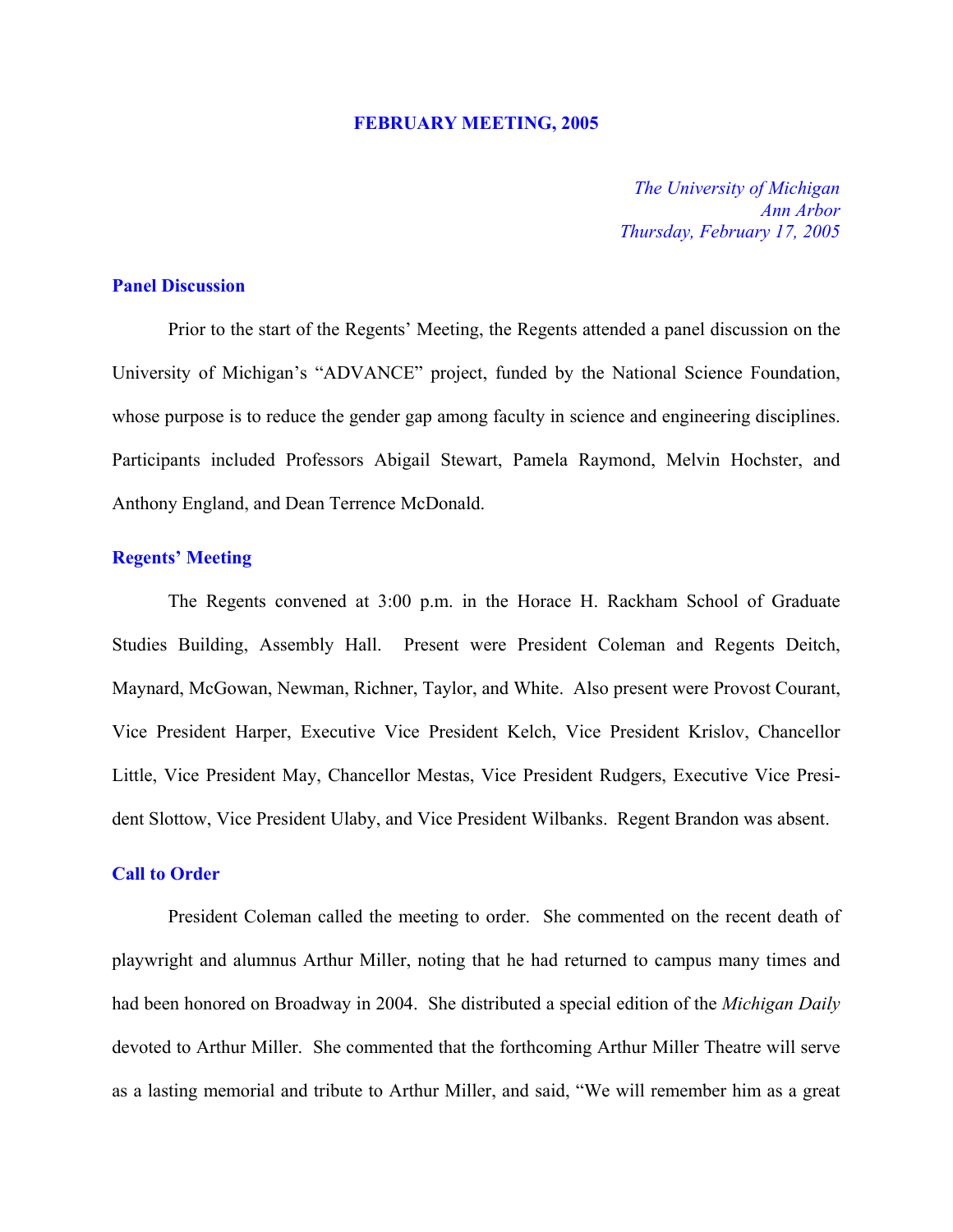icon, a monumental talent, and a man of conscience. And we will remember him as a student who came to the University of Michigan not with privilege, but with promise, and with an unshakable belief that he could make a difference. And he did."

**State Budget Situation.** President Coleman reported that the governor had recently proposed a mid-year cut of nearly 2% for public universities that would continue for fiscal year 2006. This would be in addition to the 12% cut in base funding that has been made over the past two years. If enacted, the proposed additional cuts could mean that the University's General Fund will have been reduced by more than \$50 million for the three campuses combined.

President Coleman stated that the University does not believe it would be fair to students and their families to institute a mid-year tuition increase should the governor's proposed mid-year cut be enacted, and thus a mid-year tuition increase will not be recommended no matter what happens. President Coleman reiterated her statement of last year, that the University would not be able to sustain a continual decline in state support in combination with artificially restrained tuition increases if quality is to be maintained, and "if the University of Michigan is to remain the University of Michigan." She stated that the University would not compromise academic excellence, and that the guiding principle in developing the FY 2006 budget would be maintaining the University's quality. She continued that charting the course of the University goes beyond reacting to a year-to-year state funding cycle. The governor's proposal for the FY 2006 budget is a starting point for continued debate, she noted, and policy-makers will be strongly encouraged to reconsider the state's investment in higher education.

### **Committee Reports**

**Finance, Audit and Investment Committee.** President Coleman announced that due to extenuating circumstances, the Finance, Audit and Investment Committee had not met.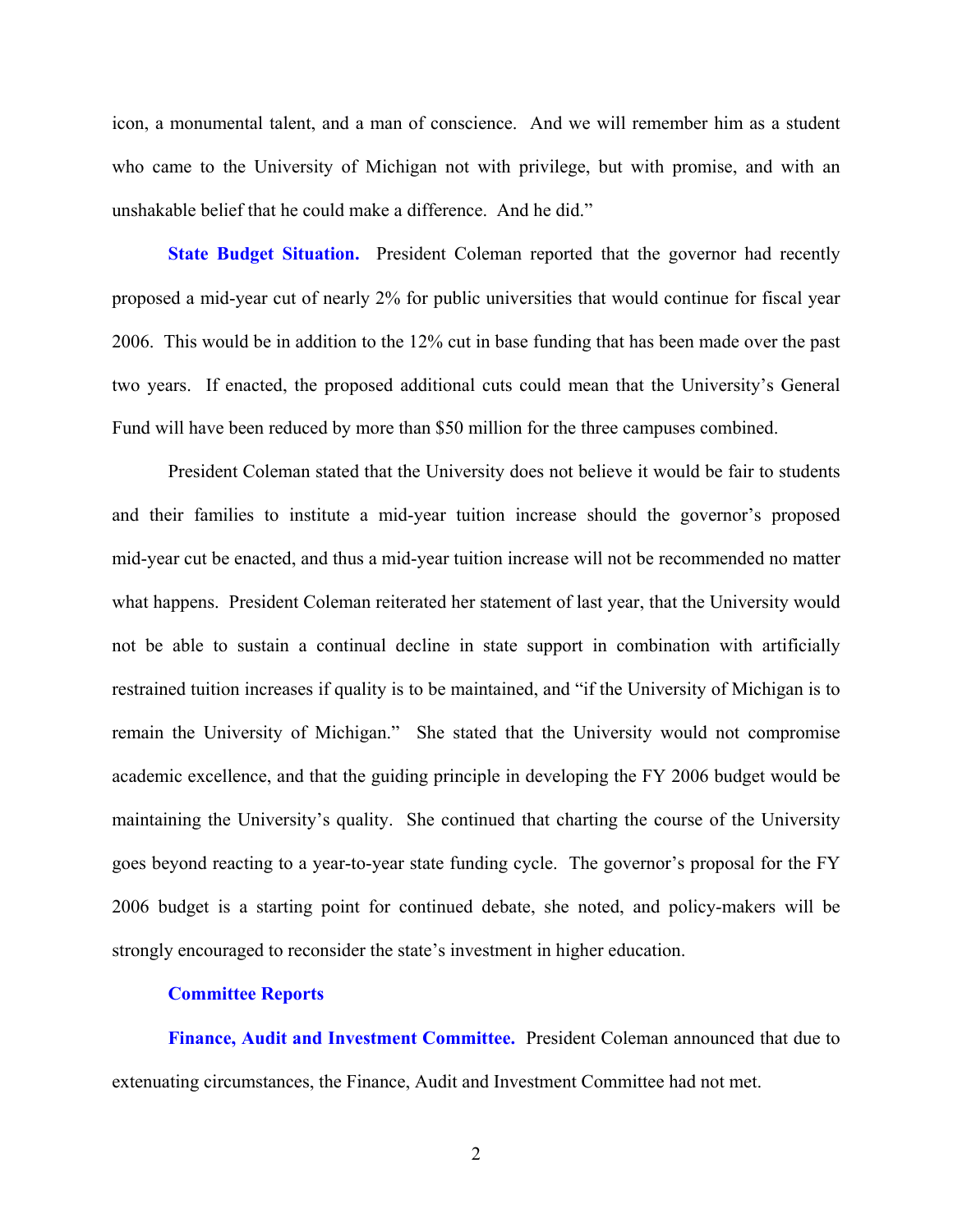**Compensation and Personnel Committee.** Regent Maynard noted that this committee had held informal discussions with President Coleman regarding her goals for the 2004-05 academic year, and with Provost Courant regarding the status of ongoing dean searches.

### **Annual Report on Research**

Vice President Ulaby presented the Annual Report on Research and Scholarship for 2004, and reported that research expenditures that year were \$752 million, which is a 0.42% increase from the previous year. Reviewing research expenditures over the last five years, he noted that the flattening of the rate of increase corresponds to a decrease in the level of available federal funding, which grew only grew by 1.6% in 2004, and funding from industry, which dropped 16.6%. University funding grew only by 1.6%. Vice President Ulaby explained anomalies in research expenditures by the five units with the largest research expenditures over the past three years.

Vice President Ulaby noted that in 2004, research expenditures in the Medical School, the College of Literature, Science, and the Arts, and School of Public Health had experienced increases, whereas expenditures in the College of Engineering had decreased. For 2005, he expects total research expenditures to reach about \$800 million, an increase of 6.9%. Indirect costs are projected to increase by about 7.3%.

He reported that the federal research funding outlook for 2006 is not very positive, since the total federal research and development request in the president's budget proposal is up overall only by 0.6%, and for the agencies most important to the University of Michigan (NIH, NSF, DoD) is only modestly increased (NIH, NSF) or substantially decreased (Department of Defense). Consequently, there will be greater competition among academic institutions for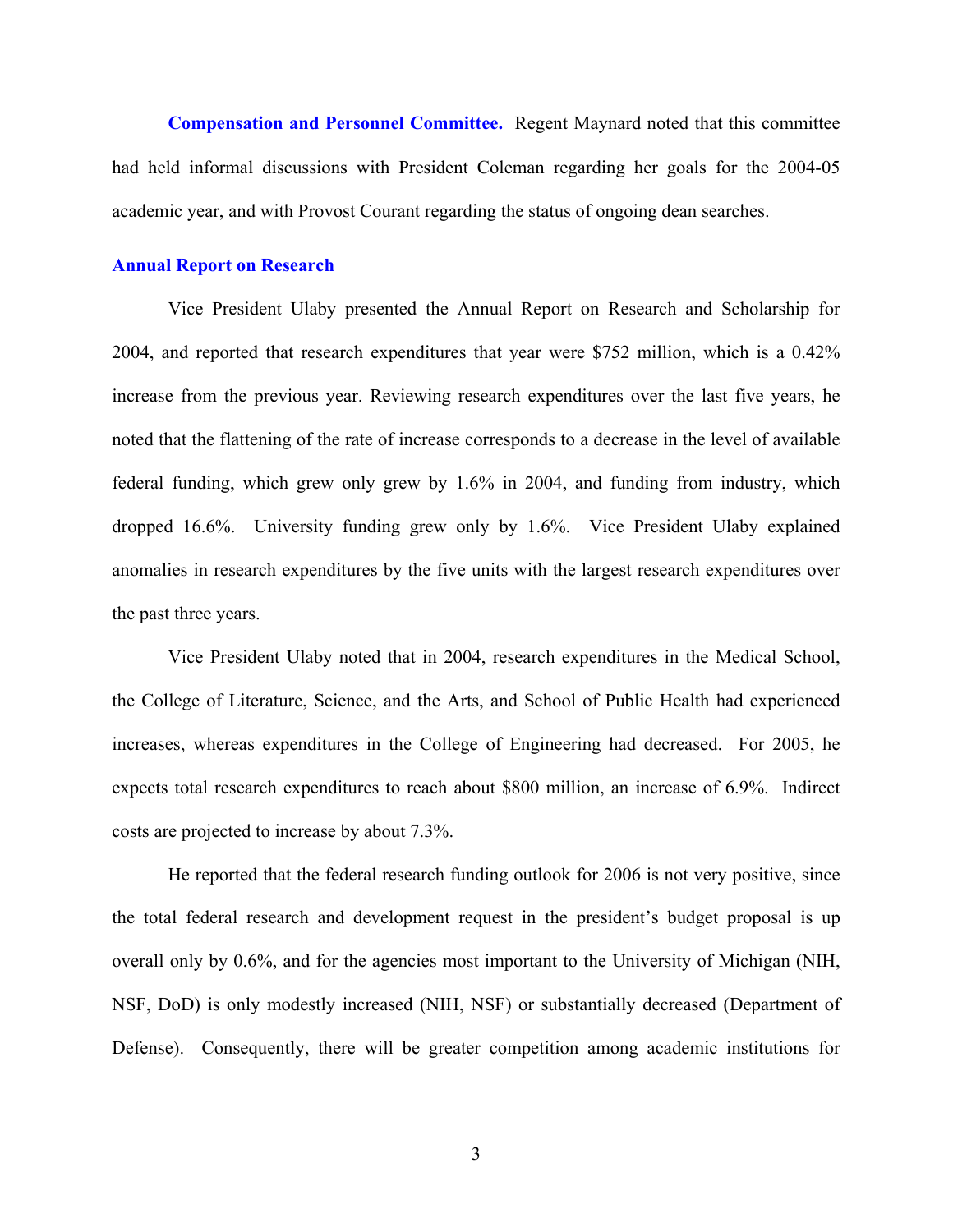federal funding, and there will be a greater tendency to encourage members of Congress to fund projects through earmarks rather than through a competitive, peer review process.

Vice President Ulaby observed that one way to maximize the University's share of federal research expenditures is to obtain more grants for large centers from such agencies as NIH and NSF. He noted that discussions are underway with state officials about how to enhance the University's competitiveness in obtaining these large grants. Internally, strategic plans need to be put into place to help determine the areas in which the University should emphasize its research investments.

Vice President Ulaby reviewed the research accomplishments of members in a variety of disciplines. He also described the "eResearch" project, which provides an electronic means of managing and tracking research activities. The first component of this project is a system for ensuring compliance with all of the rules and regulations for research involving the use of human subjects. The eResearch Project, funded jointly by the Office of the Provost and the Office of Vice President for Research, will be fully operational by May 2005.

He also described Ann Arbor Tech Central, a public-private partnership organized as a non-profit organization aimed at accelerating technology-based economic development in Ann Arbor and the surrounding areas. The goals are to have the Ann Arbor area become known as a national hub for technology development, to double the number of technology companies in the area, to triple the number of technology jobs in the area, to become a "hot spot" for technology events, and to become one of the nation's best regions for business creation and acceleration.

Vice President Ulaby concluded by explaining the challenges posed by the greatly expanded use of export control regulations in federally funded projects since the events of 9/11. These carry restrictions on the publication of research findings and on the participation of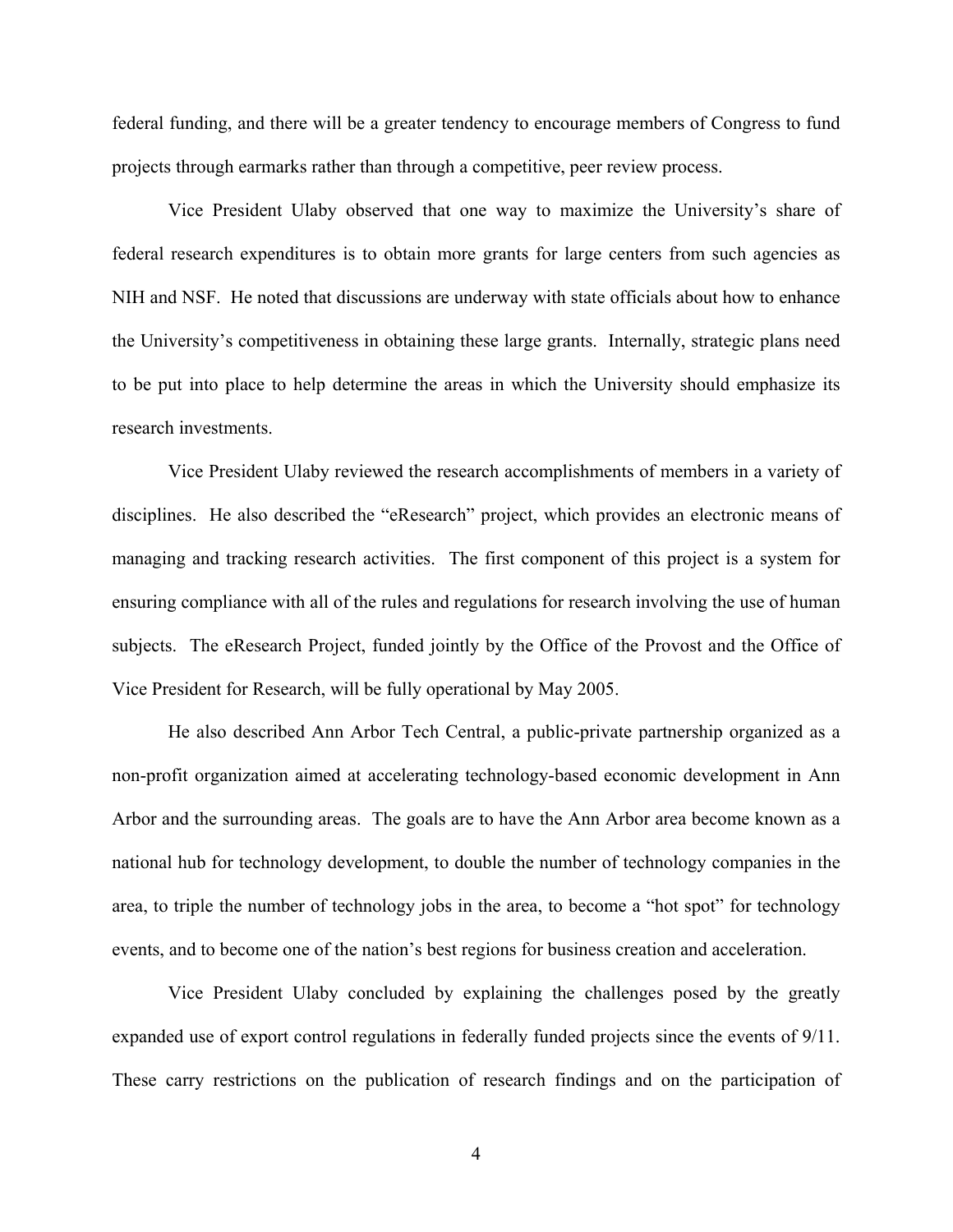foreign nationals in research projects that involve information, physical items, or computer programs pertaining to a wide array of items that are on the U.S. Munitions List or the Commerce Control List. These export controls have impacted every major campus across the country, as they prohibit exposure of foreign students to a number of common research-related items, such as GPS devices or computers with advanced processors. Another requirement of the export control restrictions is pre-approval of publications, which generally contradicts University policy, and segregating students into categories based on national origin. Those from certain countries require either a lengthy process to become licensed, or are unlikely to be granted a license to participate in federal research projects. Academic institutions have joined together to work with U.S. government officials on this issue that is of very serious concern to all universities.

In conclusion, Vice President Ulaby predicted that although research spending for FY2005 looks bright, the University must develop a plan to ensure that it remains competitive in the years ahead. He also noted that research restrictions imposed by federal regulations will likely challenge the core values of academic institutions and test the resolve of their administrations.

Following some discussion, the Regents then turned to consideration of the regular agenda.

## **Consent Agenda**

**Minutes.** Vice President Krislov, acting as vice president and secretary of the University, submitted for approval the minutes of the meeting of January 26, 2005.

**Reports.** Executive Vice President Slottow submitted the Investment Report, the Plant Extension Report, and the Human Resources and Affirmative Action Report.

5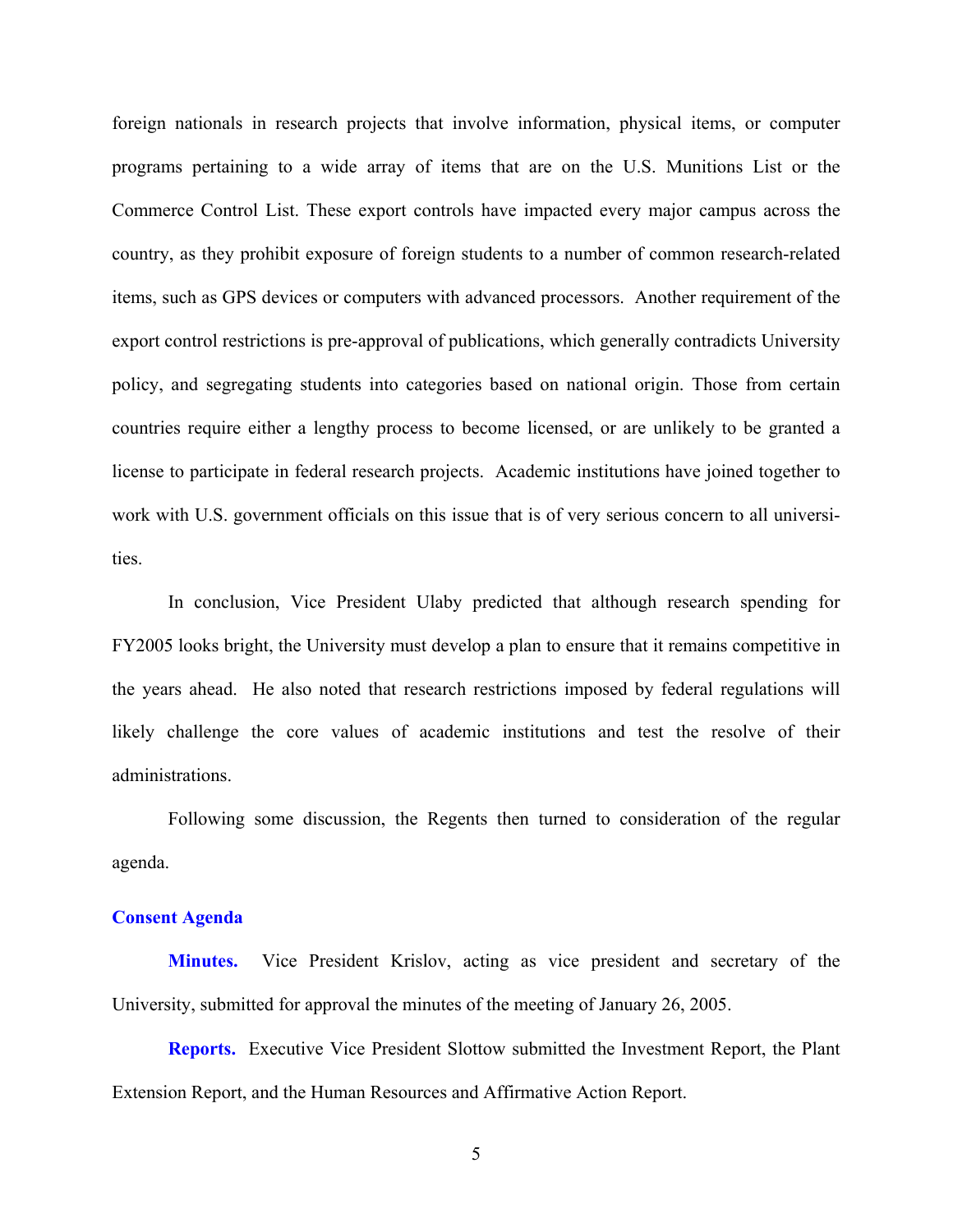**Litigation Report.** Vice President Krislov submitted the Litigation Report.

**Research Report.** Vice President Ulaby submitted the report of projects established, January 31, 2005.

**University of Michigan Health System.** No additional report was submitted.

**Division of Student Affairs.** Vice President Harper called attention to the action request for infrastructure upgrades for the William Monroe Trotter House. She noted that this project will restore a facility that is loved and well-used by students, and thanked everyone involved in bringing the project to fruition.

**University of Michigan-Dearborn.** Chancellor Little had no additional report.

**University of Michigan-Flint.** Chancellor Mestas noted that the *Flint Journal* had reported on a project involving the campus's School of Education and Human Services and the city's Westwood Heights School District whose goal is to improve conditions at the school district while providing a laboratory for students in both the education and social work components of the School of Education and Human Services.

**Michigan Student Assembly Report.** Jason Mironov, president of MSA, introduced Anita Leung, vice president of MSA. Ms. Leung informed the Regents that MSA would be seeking a fee increase of \$1.00 per student per semester to provide increased funding for student organizations. She gave a video presentation in which members of student organizations explained why they were in favor of the proposed fee increase.

The Regents requested a comparison of comparable student organization funding models at other Big Ten institutions.

**Voluntary Support.** Vice President May submitted the Report of Voluntary Support for January 2005.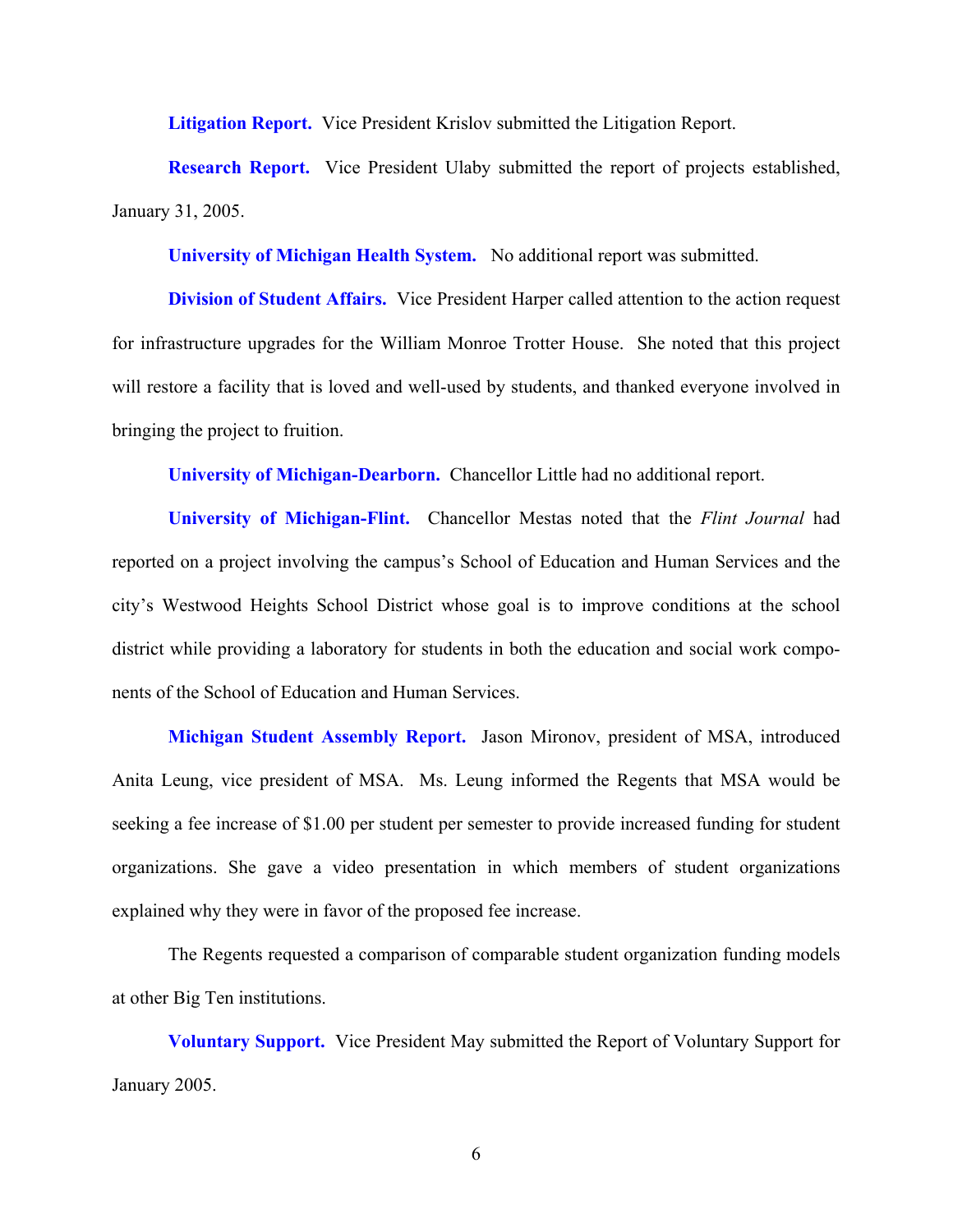**Personnel Actions/Personnel Reports.** Provost Courant submitted a number of personnel actions and personnel reports. He called attention to several faculty appointments, the Thurnau Professorship appointments, and to the appointment of James S. Jackson as director of the Institute for Social Research (ISR).

**Institute for Social Research.** It was decided that a separate vote would be taken on the ISR director appointment. On a motion by Regent White, seconded by Regent McGowan, the Regents unanimously approved the appointment of James S. Jackson as director of the Institute for Social Research.

**Retirement Memoirs.** Vice President Krislov, acting as vice president and secretary of the University, submitted nine faculty retirement memoirs.

**Memorials.** Vice President Krislov, acting as vice president and secretary of the University, submitted a memorial statement for Professor Gerard M. Faeth, whose death was reported at the last meeting.

**Degrees.** Provost Courant submitted final degree lists for the August and December 2004 commencements and changes to previously approved degree lists. Copies of the degree lists are on file in the Office of the Vice President and Secretary of the University.

**Approval of Consent Agenda.** On a motion by Regent White, seconded by Regent Maynard, the Regents unanimously approved the Consent Agenda.

The Regents then turned to consideration of the regular agenda.

## **Alternative Asset Commitment** *(Odyssey Investment Partners Fund III, L.P.)*

On a motion by Regent Maynard, seconded by Regent White, the Regents unanimously approved commitment of up to \$20 million from the Long Term Portfolio to Odyssey Investment Partners Fund III, L.P.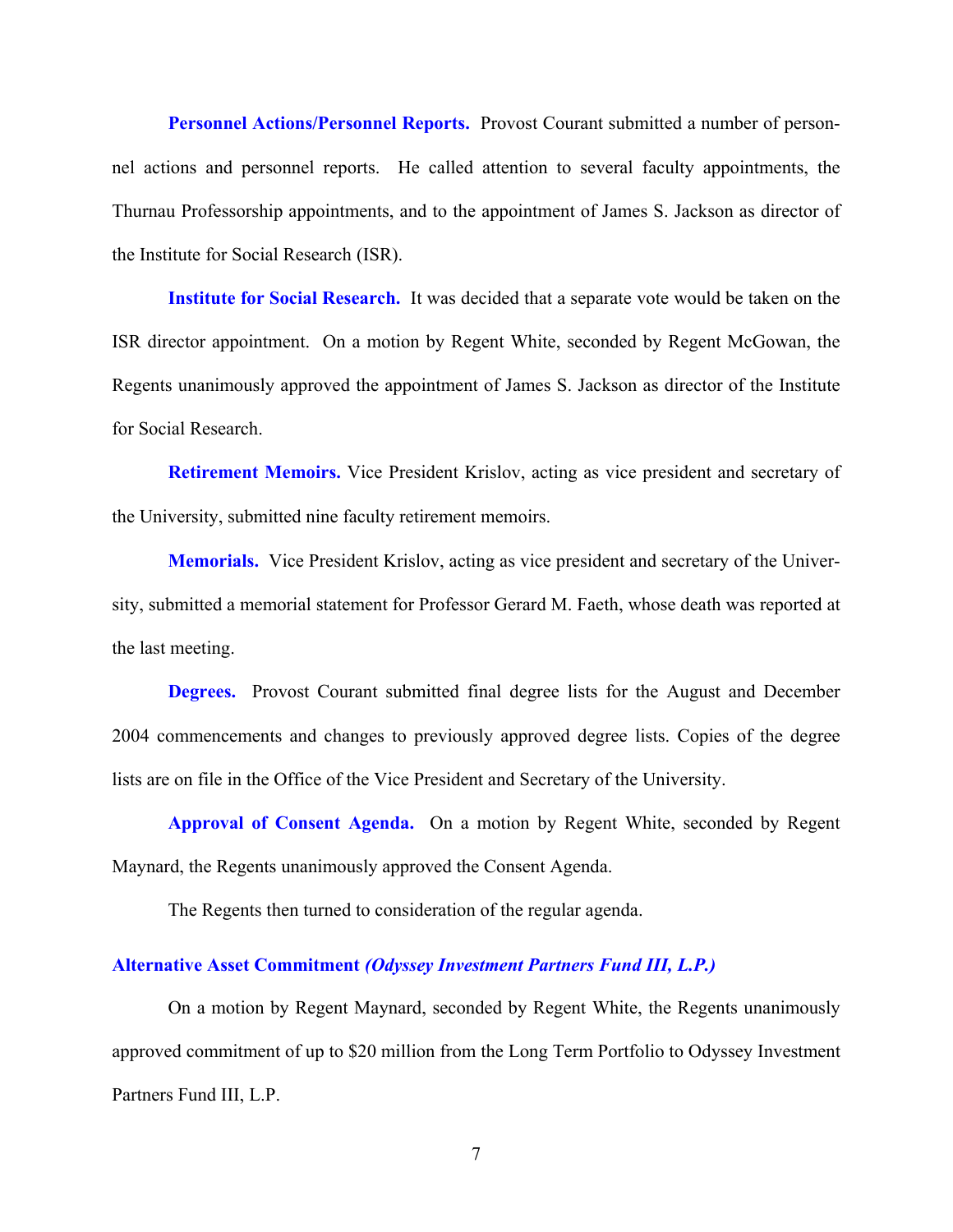## **Alternative Asset Commitment** *(Sovereign Capital Limited Partnership II)*

On a motion by Regent White, seconded by Regent Taylor, the Regents unanimously approved commitment of up to £12 million from the Long Term Portfolio to Sovereign Capital Limited Partnership II.

## **U.S. Equity Investment**

On a motion by Regent White, seconded by Regent Taylor, the Regents unanimously approved Forest Hill Capital, with initial funding of \$40 million.

### **Central Campus South Steam Line**

On a motion by Regent Taylor, seconded by Regent Maynard, the Regents unanimously approved the Central Campus South Steam Line project as described in the Regents Communication, and authorized issuing the project for bids and awarding construction contracts providing that bids are within the approved budget.

### **Central Power Plant - Replacement of Two Steam Turbines**

Executive Vice President Slottow noted that the Central Power Plant is an awardwinning co-generation plant, known for its efficiency. This project will replace the existing turbines with steam turbines that are 10% more efficient than the current ones, saving additional money and reducing carbon dioxide emissions. On a motion by Regent Taylor, seconded by Regent Maynard, the Regents unanimously approved replacement of two steam turbines in the Central Power Plant as described, and authorized issuing the project for bids and awarding construction contracts providing that bids are within the approved budget.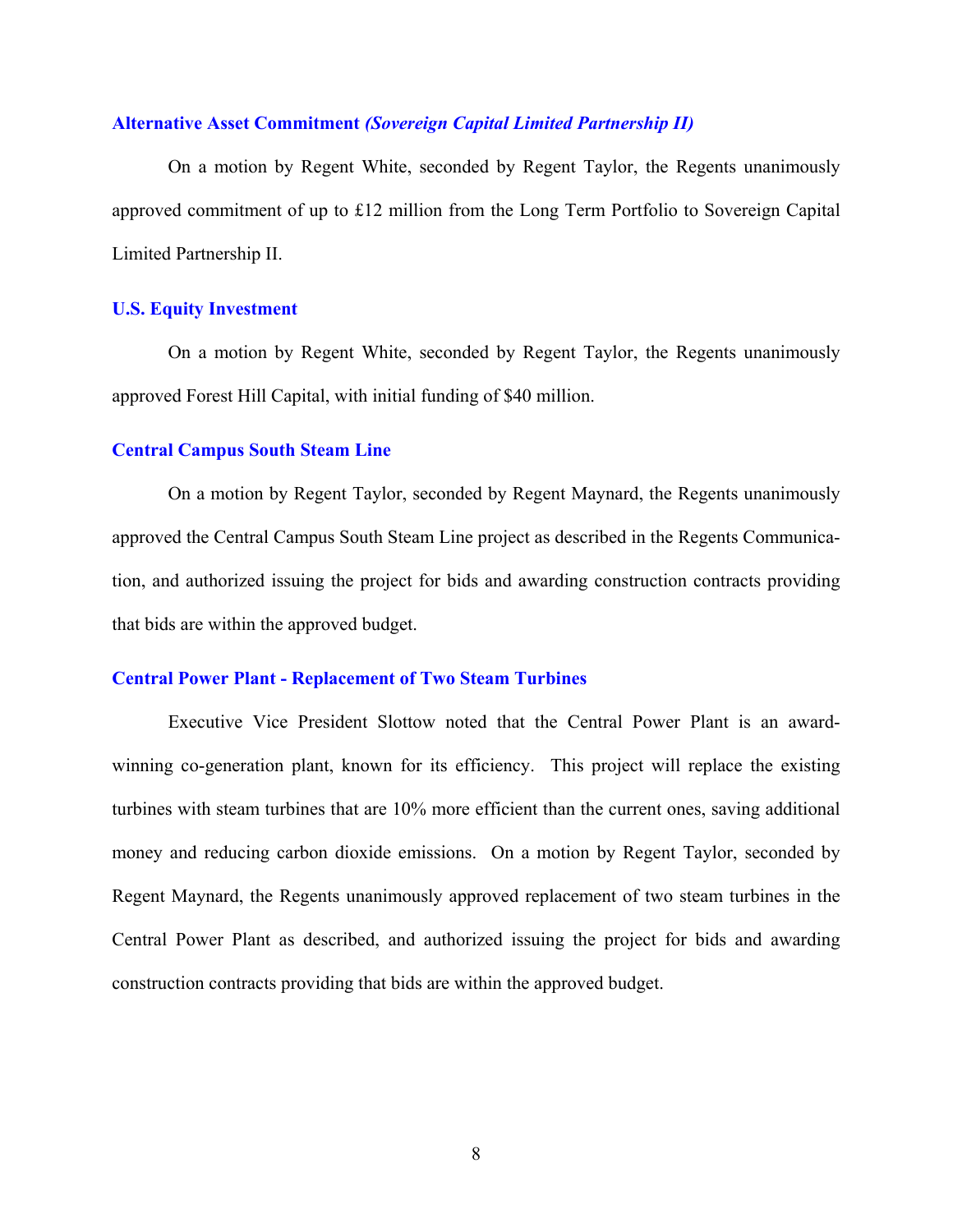## **Electrical Engineering and Computer Science Building Solid State Electronics Lab Addition and Renovation Project**

On a motion by Regent White, seconded by Regent McGowan, the Regents unanimously approved issuing the Electrical Engineering and Computer Science Building Solid State Electronics Lab Addition and Renovation Project for bids and awarding construction contracts providing that bids are within the approved budget.

# **Engineering Research Buildings I & II, Gerstacker Building, and School of Information North Building Boiler Replacement**

On a motion by Regent McGowan, seconded by Regent White, the Regents unanimously approved the Engineering Research Buildings I & II, Gerstacker Building, and School of Information North Building Boiler Replacement project as described in the Regents Communication, and authorized issuing the project for bids and awarding construction contracts, providing that bids are within the approved budget.

## **Harlan Hatcher Graduate Library Central Chiller Plant and Substation Replacement**

Executive Vice President Slottow commented that this project will consolidate several existing chillers into a regional chiller plant that will serve multiple buildings. Such a regional system reduces capital costs and increases operational efficiency. On a motion by Regent Taylor, seconded by Regent McGowan, the Regents unanimously approved the Harlan Hatcher Graduate Library Central Chiller Plan and Substation Replacement Project and authorized issuing the project for bids and awarding construction contracts providing that bids are within the approved budget.

# **University of Michigan Hospitals and Health Centers (UMHHC) University Hospital Steam Sterilizer Project**

On a motion by Regent Taylor, seconded by Regent Maynard, the Regents unanimously approved the University of Michigan Hospitals and Health Centers (UMHHC) University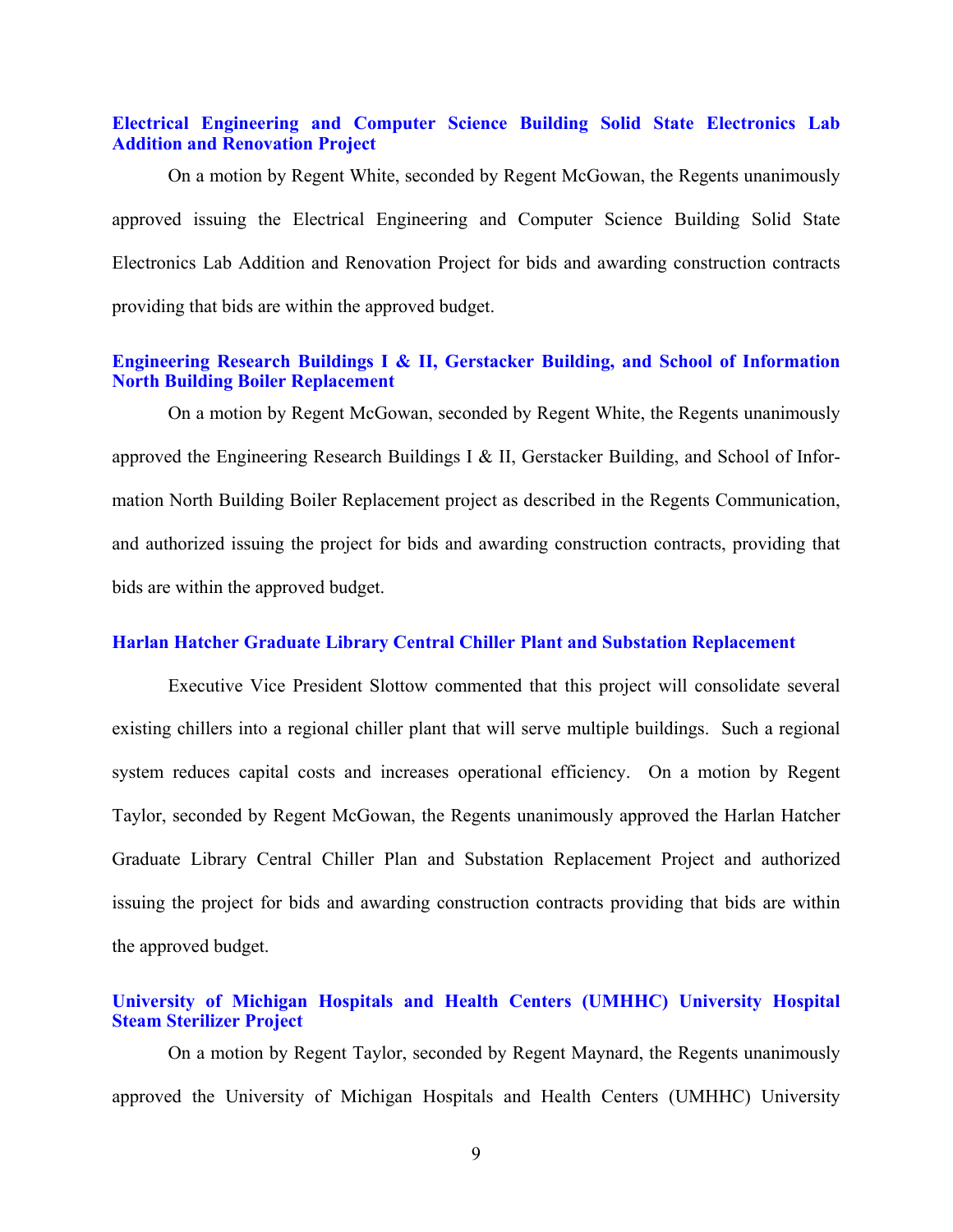Hospital Steam Sterilizer Project as described in the Regents Communication and authorized commissioning Engineering Specialties Group for its design.

### **North Campus Auditorium**

Executive Vice President Slottow commented that the need for a large classroom auditorium on North Campus has been identified by the deans on that campus as their highest common priority. It has been determined that the most suitable location for this auditorium would be to connect it to the Walgreen Drama Center. The recommended architect for this project, KPMB, is the same architect approved for the Walgreen Drama Center. On a motion by Regent White, seconded by Regent McGowan, the Regents unanimously approved the North Campus Auditorium Project as described, and authorized commissioning Kuwabara Payne McKenna Blumberg (KPMB) for its design.

### **Stephen M. Ross School of Business Facilities Enhancement Project**

Executive Vice President Slottow noted that this project evolved from the strategic facilities plan developed for the School of Business over the last year. Provost Courant commented that this project will provide the kind of facility that is essential for a top notch business school, and introduced Dean Robert Dolan.

Dean Dolan reported that the school's facilities have for some time been insufficient for properly supporting and enhancing its students' educational experiences. A team of faculty, staff, and students had formed to study the issue and concluded that there were three major dimensions that needed to be addressed: the design of the classrooms needs to be changed to enhance the opportunity for discussion and interaction, group study rooms are needed to facilitate action-based learning and team projects, and community space is needed to allow the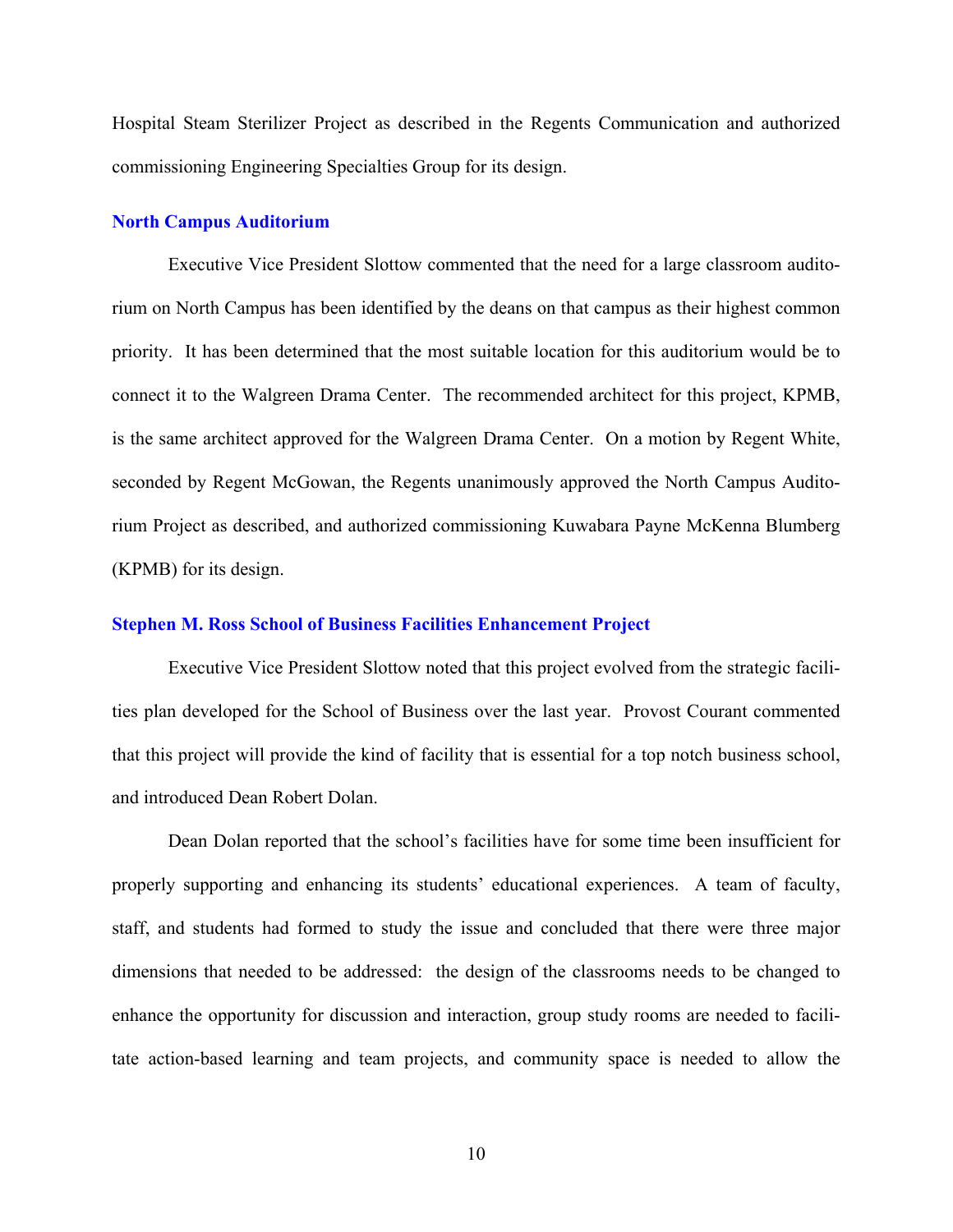building to be used for extended hours. He noted that Stephen M. Ross's gift has enabled the school to move forward with enacting these plans, which would encompass both new construction and demolition of existing structures.

On a motion by Regent Newman, seconded by Regent McGowan, the Regents unanimously approved the Stephen M. Ross School of Business Facilities Enhancement project as described and authorized commissioning Kohn Pederson Fox Associates for its design.

### **East Huron Street at Glen Avenue Parcels for Roadway Improvements**

On a motion by Regent White, seconded by Regent Maynard, the Regents unanimously approved the transfer of ownership of two parcels of land on the north side of East Huron Street between Zina Pitcher Place and Glen Avenue, as shown in the Regents Communication, to the Michigan Department of Transportation to allow the construction of a right turn lane on East Huron Street at Glen Avenue.

## **William Monroe Trotter House Infrastructure Upgrades**

On a motion by Regent Taylor, seconded by Regent Maynard, the Regents unanimously approved the William Monroe Trotter House Infrastructure Upgrades Project as described in the Regents Communication, and authorized issuing the project for bids and awarding construction contracts providing that bids are within the approved budget.

### **Conflict of Interest Items**

President Coleman announced that the agenda includes 5 conflict of interest items, each of which requires 6 votes for approval. On a motion by Regent Deitch, seconded by Regent Taylor, the Regents unanimously approved each of the following items:

11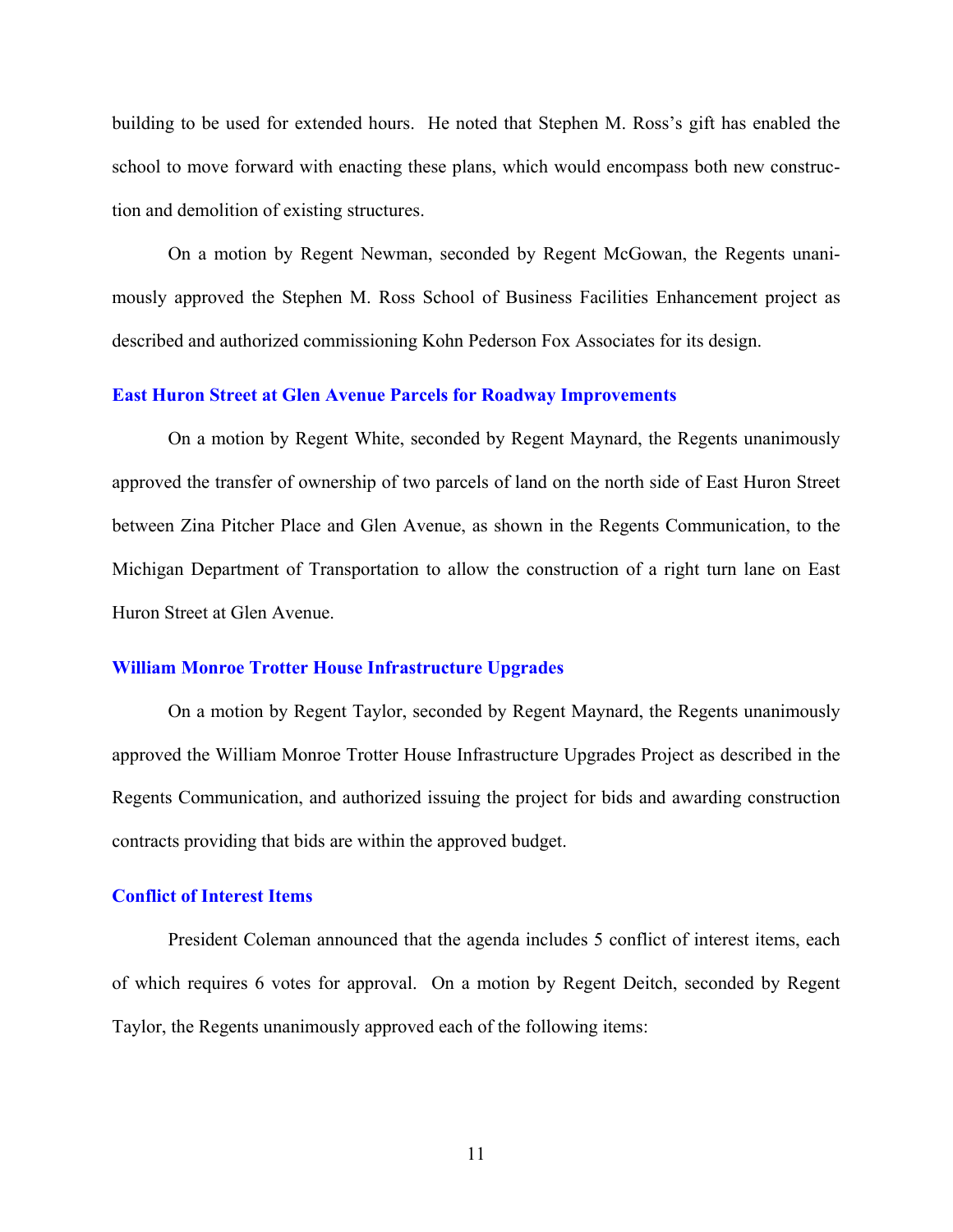# **Purchasing Contract with Lovango Records, LLC**

The Regents approved a payment to Lovango Records, LLC, to provide musical performances for the Department of Plastic Surgery's annual holiday party for three years. Because John Latini, a band member with Lovango Records, LLC, is also a University of Michigan employee, this purchase falls under the State of Michigan Conflict of Interest Statue. The following information is provided in compliance with statutory requirements:

- 1. The parties to the contract are the Regents of the University of Michigan and its Department of Plastic Surgery and Lovango Records, LLC.
- 2. The product to be provided is annual musical performances for three years in the amount of \$4,500.
- 3. The pecuniary interest arises from the fact that John Latini, a University of Michigan employee, is a band member with Lovango Records, LLC.

## **Research Agreement between the University of Michigan and Coherix, Inc.**

The Regents approved research agreements with Coherix, Inc., to provide support for student research. Because Dr. Mohammed N. Islam, chief technology officer of optics at Coherix, Inc., is also a University of Michigan employee, this agreement falls under the State of Michigan Conflict of Interest Statue. The following information is provided in compliance with statutory requirements:

- 1. The parties to the contract are the Regents of the University of Michigan and Coherix, Inc.
- 2. The initial student research project is to be conducted over a twelve-month period at an estimated cost of \$56,240. Since research agreements are often amended, the subcontract includes provisions for changes in time, amount, and scope. University of Michigan procedures for approval of these changes will be followed and additional review by the Conflict of Interest Committee will be done as appropriate.
- 3. The pecuniary interest arises from the fact that Dr. Islam, a University of Michigan employee, is chief technology officer of optics at Coherix, Inc.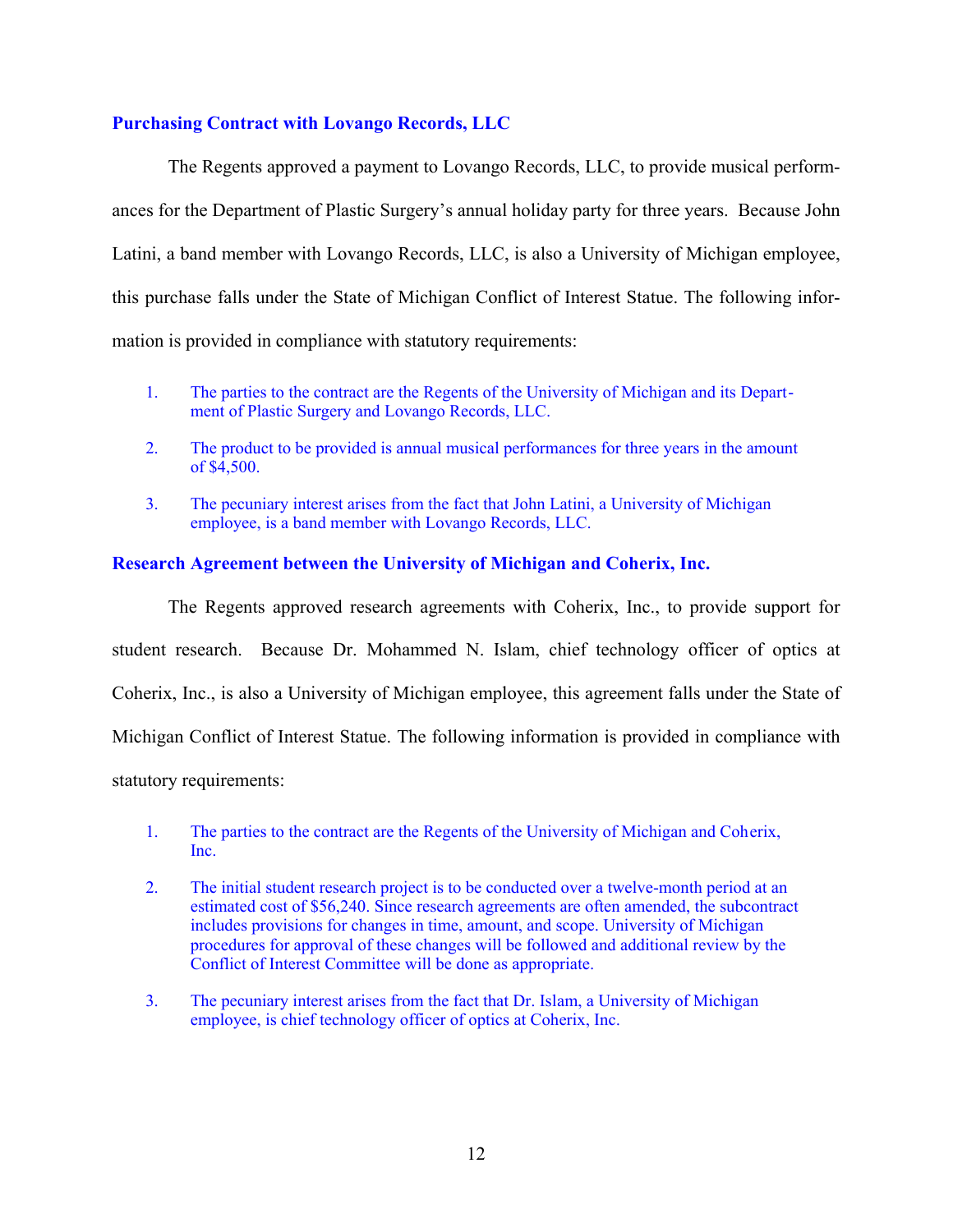## **Subcontract Agreement between the University of Michigan and Internet 2**

The Regents approved a subcontract agreement with Internet 2 to support collaborative activities related to contract NBCHC040146 from the Department of Interior. Because Dr. Douglas Van Houweling, president and chief executive officer of Internet 2, is also a University of Michigan employee, this agreement falls under the State of Michigan Conflict of Interest Statue. The following information is provided in compliance with statutory requirements:

- 1. The parties to the contract are the Regents of the University of Michigan and Internet 2.
- 2. The subcontract to the University is estimated at \$80,402 for the period of January 1, 2005 through September 30, 2005. Since research agreements are often amended, the agreement includes provisions for changes in time, amount, and scope. University procedures for approval of these changes will be followed and additional review by the Conflict of Interest Committee will be done as appropriate. The subcontract terms are consistent with University policies and Regental bylaws.
- 3. The pecuniary interest arises from the fact that Dr. Van Houweling, a University of Michigan employee, is president and chief executive officer of Internet 2.

## **Subcontract Agreement between the University of Michigan and Therapeutic Systems Research Laboratories, Inc. ("TSRL")** *(Identification and utilization of prodrug targets)*

The Regents approved a subcontract agreement with Therapeutic Systems Research Laboratories, Inc., to identify and utilize prodrug targets for oral absorption and targeting to virally infected cells. Because Dr. Gordon Amidon, owner, chief scientific officer, and chair of TSRL, is also a University of Michigan employee, this agreement falls under the State of Michigan Conflict of Interest Statue. The following information is provided in compliance with statutory requirements:

- 1. The parties to the contract are the Regents of the University of Michigan and TSRL.
- 2. The period of performance for the project is five years, and the amount of funding support is \$1,152,648. Since research agreements are often amended, the agreement includes provisions for changes in time, amount, and scope. University procedures for approval of these changes will be followed and additional review by the Conflict of Interest Committee will be done as appropriate. The subcontract terms are consistent with University policies and Regental bylaws.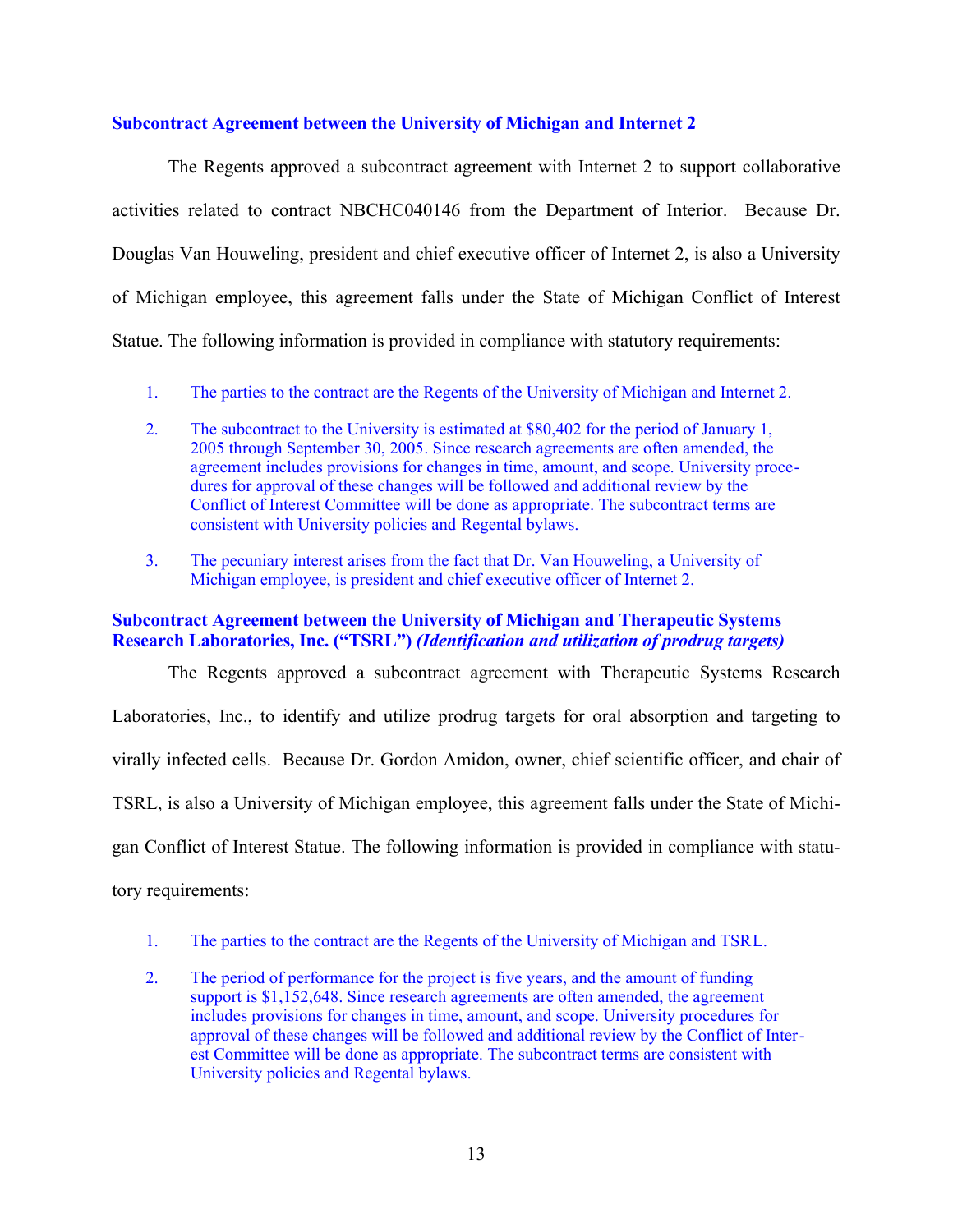3. The pecuniary interest arises from the fact that Dr. Gordon Amidon, a University of Michigan employee, is owner, chief scientific officer, and chair of TSRL.

## **Subcontract Agreement between the University of Michigan and Therapeutic Systems Research Laboratories, Inc. ("TSRL")** *(Antiviral studies on improved prodrugs for biodefense)*

The Regents approved a subcontract agreement with Therapeutic Systems Research Laboratories, Inc., to investigate antiviral studies on improved prodrugs for biodefense. Because Dr. Gordon Amidon, owner, chief scientific officer, and chair of TSRL, is also a University of Michigan employee, this agreement falls under the State of Michigan Conflict of Interest Statue. The following information is provided in compliance with statutory requirements:

- 1. The parties to the contract are the Regents of the University of Michigan and TSRL.
- 2. The period of performance for the project is five years, and the amount of funding support is \$719,126. Since research agreements are often amended, the agreement includes provisions for changes in time, amount, and scope. University procedures for approval of these changes will be followed and additional review by the Conflict of Interest Committee will be done as appropriate. The subcontract terms are consistent with University policies and Regental bylaws.
- 3. The pecuniary interest arises from the fact that Dr. Gordon Amidon, a University of Michigan employee, is owner, chief scientific officer, and chair of TSRL.

# **Revisions to Committee Charters and Regents' Bylaw 1.07**

Regent Maynard reported that the Compensation and Personnel Committee would be broadening its area of interest to include the issue of board governance. The proposed revisions to the Regents' Bylaws and committee charters would change the title and responsibilities accordingly. Regent Maynard noted that it is important that the Board continue to be open to the possibility that from time to time, other bylaw changes might become necessary as the Board continues to consider how it can best govern within the framework of its committee structure.

With respect to the proposed revisions to the Finance, Audit and Investment Committee charter, Regent Taylor noted that the committee had reviewed best practices and had consulted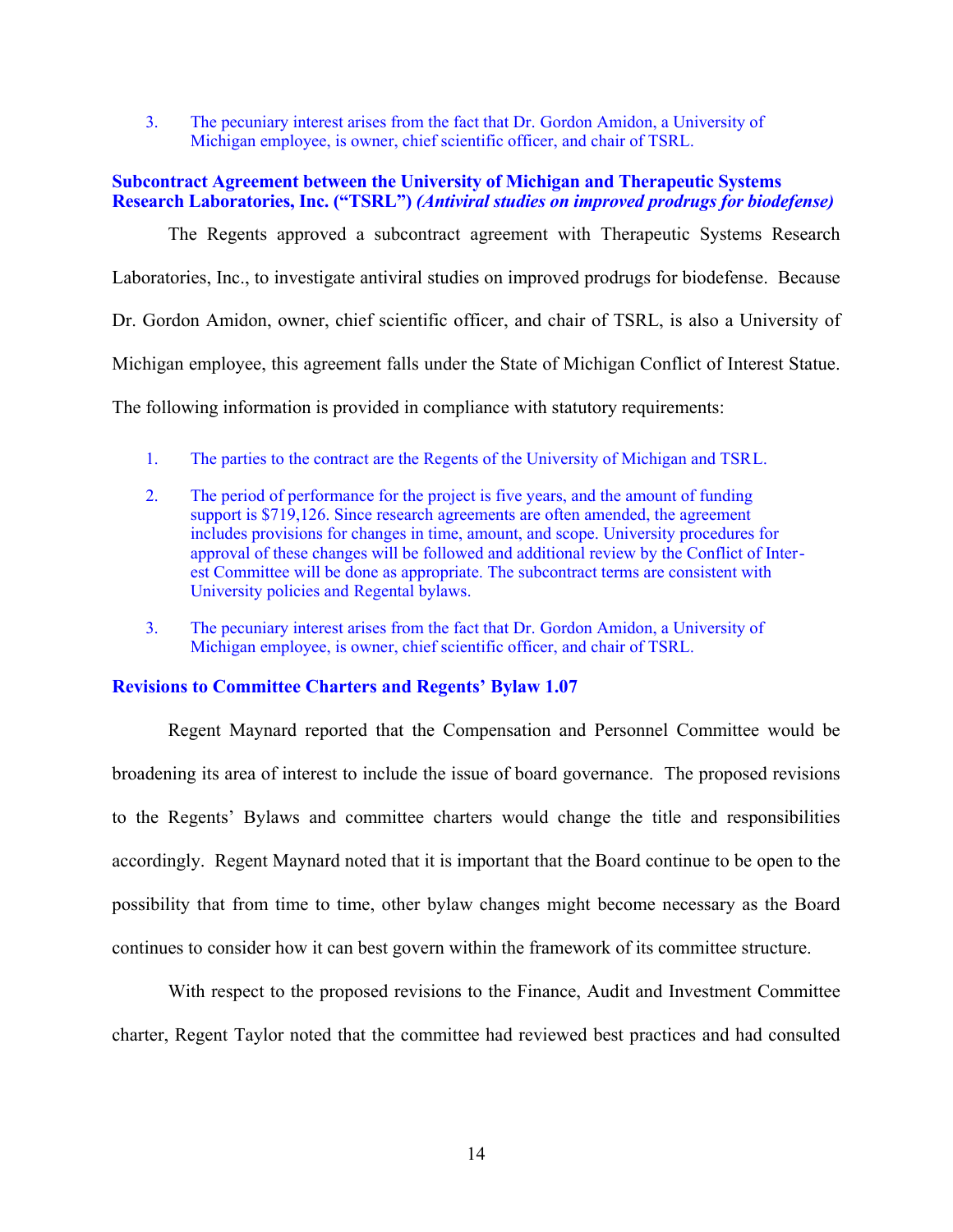with its external auditor, PricewaterhouseCoopers. The proposed revised charter has been fully

vetted by the committee and is recommended to the full Board for approval.

On a motion by Regent McGowan, seconded by Regent Deitch, the Regents unanimously

approved the following revisions to Regents' Bylaw 1.07 and revised committee charters:

## **Bylaws Revisions** *(additions underlined; deletions crossed out)*

#### **Sec. 1.07. Committees (revised February 2005)**

A. Committee of the Whole

When the Board resolves itself into a committee of the whole, the chair of the Board will serve as chair of the committee.

#### B. Ad Hoc Committees

The chair may establish ad hoc committees of the Board and the Board will prescribe their duties and functions. The president of the University or the president's designee will serve as an ex officio member without vote of all such committees. Board membership on any such committee will consist of less than a quorum of the membership of the Board.

#### C. Standing Committees

There will be two standing committees of the Board of Regents, each composed of less than a quorum of the members of the Board, appointed by the chair. These committees will advise the Board of Regents on matters pertaining to their subject areas and will present periodic reports and recommendations, but will not have the power to bind the Board of Regents on any matter. These committees will determine the frequency, time and place of their meetings, in consultation with other members of the Board.

#### 1. The Finance, Audit and Investment Committee

This committee will provide assistance to the Board in fulfilling its responsibilities relating to the adequacy and effectiveness of the University's internal controls and financial reporting and investment policies and practices. This committee will review, at its discretion, matters that may include the annual audit, financial statements and reporting, investments, and compliance with applicable laws and regulations.

#### 2. The Personnel, Compensation and Personnel Governance Committee

This committee will provide assistance to assist the Board in evaluating the performance of and determining the appropriate level of compensation for the president. It also will advise the president on the performance of and compensation for the executive officers, and will, from time to time. The committee will, at its discretion, review compensation-related data in order to maintain and enhance the University's competitive status in higher education. The Committee will review the University leadership's progress on diversity. It will be responsible for matters related to governance and Board performance, and will advise the Board on University-wide conflict of interest policies. performance goals and evaluations, market data, salary studies, and other relevant information.

## **Committee Charter Revisions** *(additions underlined; deletions crossed out)*

#### **Personnel, Compensation and Personnel Governance Committee Charter**

The Personnel, Compensation and Personnel Governance Committee will review all policy matters regarding the evaluation and compensation of the president of the University and will make recommendations to the Board of Regents regarding all such matters. Periodically, the committee will review with the president the procedures and methods used in the evaluation of the executive officers, and will advise the president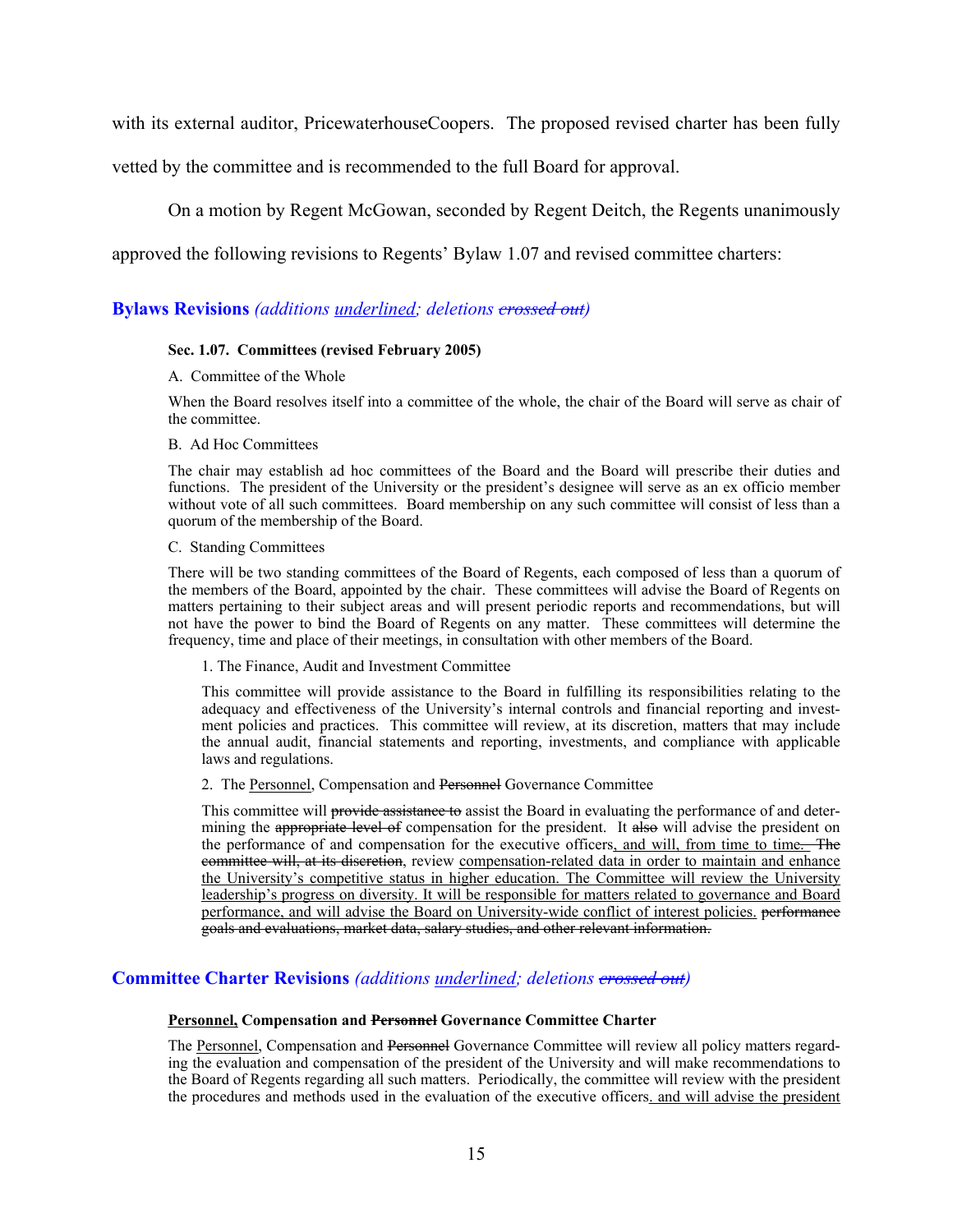on the performance of and compensation for the executive officers. The committee will, from time to time, review salary studies, market data and other relevant compensation-related information for executive officers, faculty, and staff in order to maintain and enhance the University's competitive status in higher education. It will, from time to time, review the University's progress on faculty and staff diversity. The Committee will be responsible for matters related to Board governance, and will direct an annual selfassessment of the Board's functions and performance. The Committee will recommend University-wide conflict of interest policies to the Board and, from time to time, will review compliance.

#### **Finance, Audit and Investment Committee Charter**

*Replace current charter approved December 12, 2002 with revised charter:*

Finance, Audit and Investment Committee

The Finance, Audit and Investment Committee will review and make recommendations to the Board on the following matters:

Finance: Including but not limited to the University's financing plans, financial condition, borrowing and investment policies, annual operating budgets, insurance and risk management programs, capital investment criteria and financial reporting practices.

Audit: Including but not limited to the University's annual external audit, internal audit plan and reports, internal controls and the selection of an external auditor. Any matters material financial and/or compliance risk to the University.

Investment: The University's investment performance and investment reporting practices.

("University" includes the Ann Arbor, Dearborn, and Flint campuses, the University of Michigan Health System, and the Department of Intercollegiate Athletics.)

#### **Revised Finance, Audit and Investment Committee Charter**

I. Finance, Audit & Investment (FAI) Committee Responsibilities

The FAI Committee provides oversight for the Board of the financial, audit and investment performance, policies and practices of the University. ("University" includes the Ann Arbor, Dearborn, and Flint campuses, the University of Michigan Health System, and the Department of Intercollegiate Athletics.) The FAI Committee responsibilities include:

(1) oversight of the University's financing plans, financial condition, borrowing and investment policies, annual operating budgets, insurance and risk management programs, capital investment criteria and financial reporting practices.

(2) oversight of the quality and integrity of the University's accounting, auditing, external financial reporting, and compliance practices.

(3) oversight of the University's investment function and investment reporting practices, and

(4) any other responsibilities as assigned by the Board.

#### II. Composition and Meetings

The FAI Committee is composed of less than a quorum of the membership of the Board and is appointed by the chair of the Board. The chair of the Board will appoint the chair of the FAI Committee. The FAI Committee will advise the Board on matters pertaining to its oversight areas and will present periodic reports and recommendations but will not have the power to bind the Board on any matter. The FAI Committee is deemed independent because the Board is publicly elected and the Regents are bound by law regarding conflict of interest (State Law, MCL 15.301 and Bylaw 1.14).

The FAI Committee may meet as often as necessary but not less than four times in a calendar year.

In appointing members to the FAI Committee, the chair of the Board will, if practical, select one or more Board members with accounting or financial management expertise. The FAI Committee may, at its discretion, hire financial expertise from outside the University.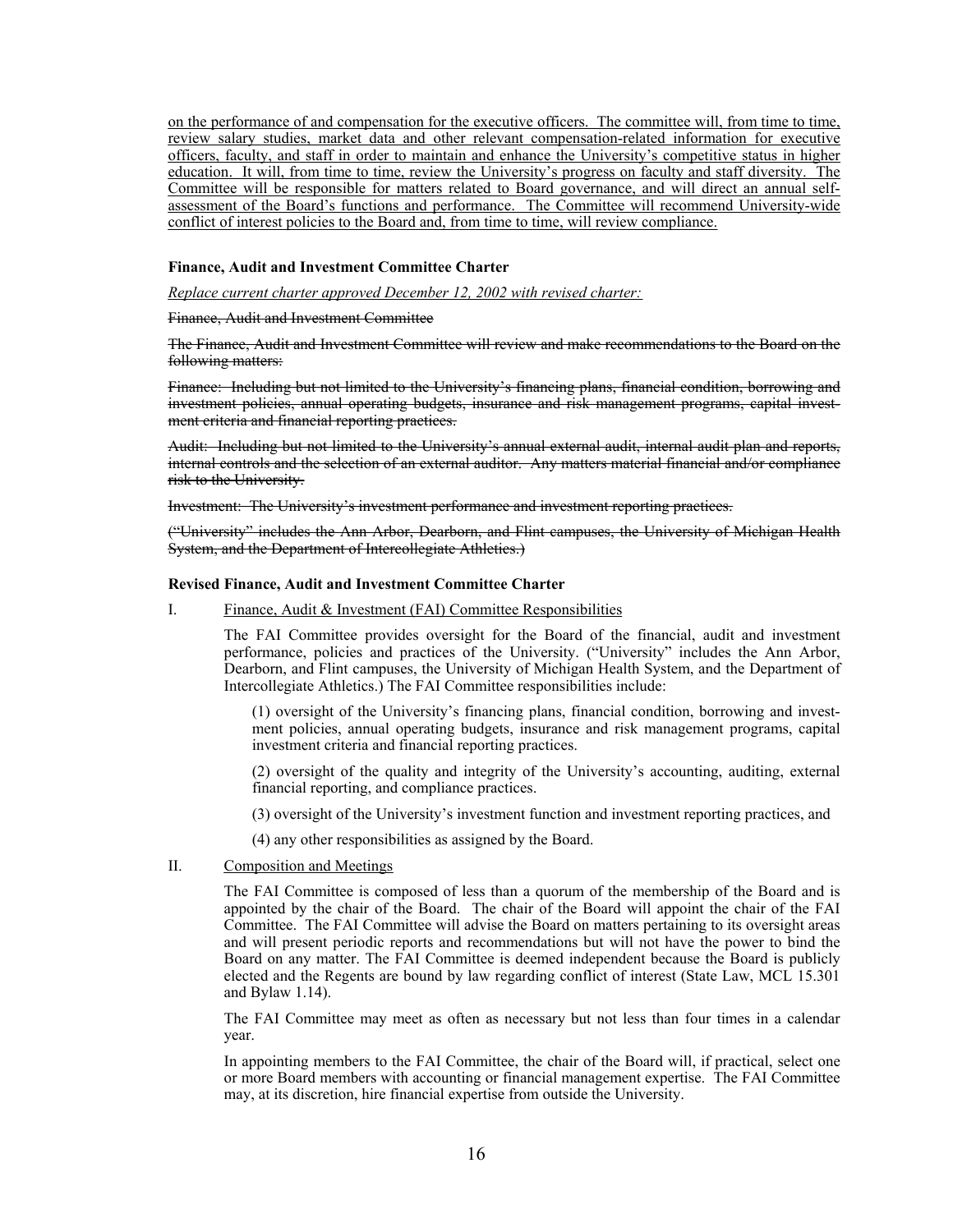#### III. The Responsibilities of the FAI Committee

#### A. Finance Responsibilities

The following are the financial responsibilities of the FAI Committee:

- Review the overall financial health of the University and financial policies.
- Review the General Fund budget, including projections of the outlook, strategy, tuition and appropriation assumptions.
- Review, as needed, the strategy, operating and capital plans of major auxiliary units, business units or affiliates (e.g., the Hospitals and Health Centers, the Life Sciences Institute, the University of Michigan Press, the Department of Intercollegiate Athletics, M-CARE, etc.).
- Review capital needs and the related debt program, including its capacity, structure, policies and strategy.
- Review tax compliance and exposure management.
- B. Audit Responsibilities

The following are the audit responsibilities of the FAI Committee, which may be modified or supplemented as appropriate:

- Be directly responsible for the appointment, compensation and retention of the University's independent auditor, and evaluate annually the qualifications and performance of the independent auditors; ensure the independent auditor assigns the appropriate industry experts to the audit engagement; and give the independent auditor direct access to the FAI Committee.
- Review with the administration and the independent auditor judgments about: the quality, not just the acceptability, of the University's accounting principles; the consistency in the application of accounting policies; the reasonableness of significant judgments; the degree of aggressiveness or conservatism in applying the accounting principles; and the clarity and completeness of the financial statements and related disclosures.
- Confirm with the administration and the independent auditor that the annual financial statements disclose all material off-balance sheet transactions, arrangements, obligations, and other relationships of the University with unconsolidated entities or other persons, that may have a material current or future effect on financial condition, changes in financial condition, results of operations, liquidity, capital expenditures, capital resources, or significant components of revenues or expenses.
- Review and approve the annual financial statements of the University and the audit report on federal awards received by the University as required by federal law or regulation, including OMB Circular A-133.
- On an annual basis, assess the independence of the independent auditor by reviewing a letter issued by the independent auditor under Independence Standards Board Standard No.1, or the current industry standard, and discuss any relationships disclosed that may impact auditor objectivity and independence.
- y On an annual basis, obtain a report from the independent auditor regarding required communications under Statement of Auditing Standards No. 61, as amended, or the then current industry standard. Review with the independent auditor:
	- 1) Any significant difficulties encountered during the course of the audit, any restrictions on the scope of work or access to required information, and any significant disagreements among management and the independent auditor in connection with the preparation of the financial statements.
	- 2) Any formal communications between the audit team and the auditor's national office regarding auditing or accounting issues.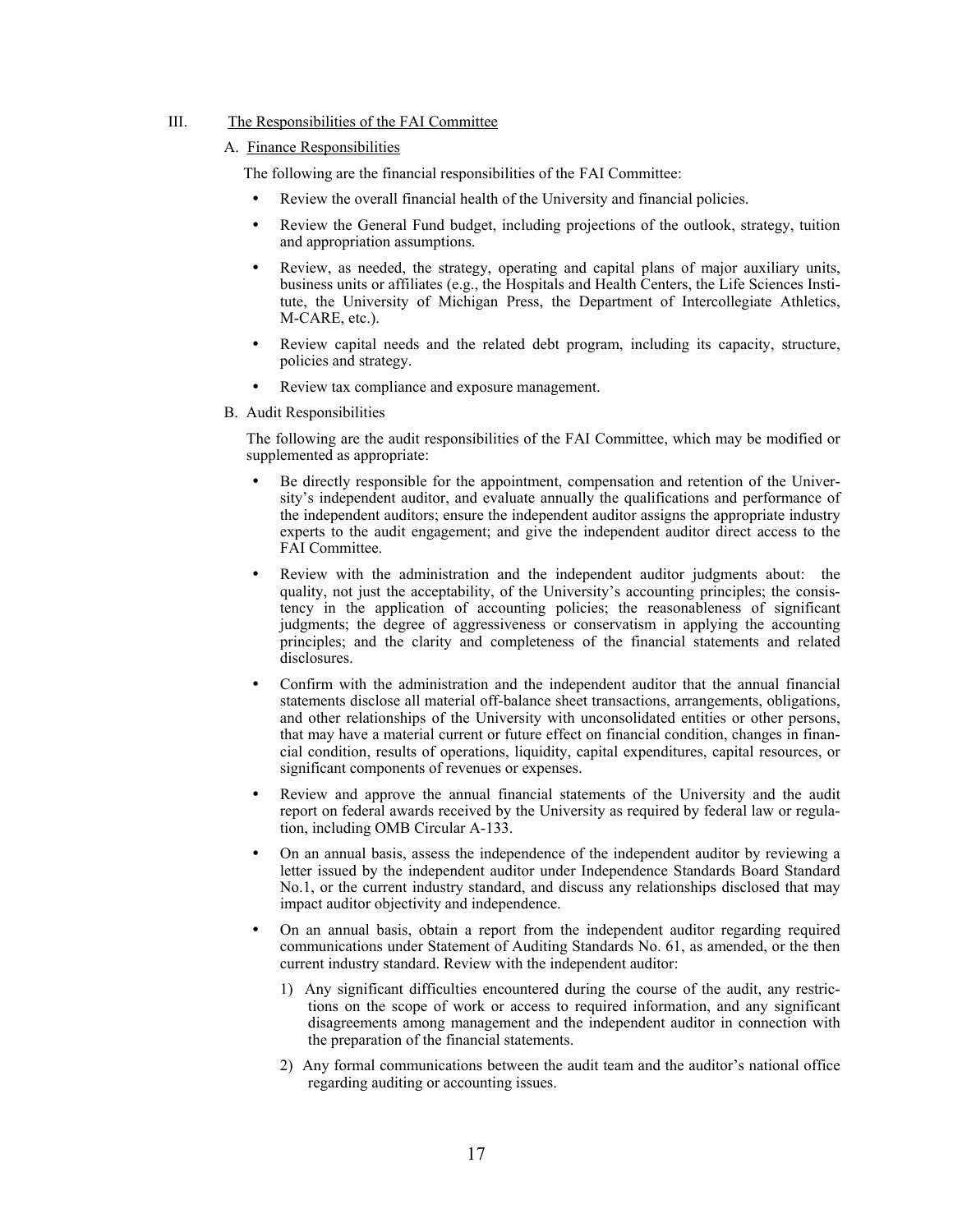- 3) Any letters issued addressing internal controls, business process improvements or other recommendations and the schedule of unadjusted differences (if any) prepared by the auditor.
- 4) Important accounting policies and practices used by the University, all alternative treatments of financial information within generally accepted accounting principles, the ramifications of the use of such alternative disclosures and treatments, and the treatment preferred by the independent auditor.
- 5) Developments and emerging issues in higher education including ways to improve operations or business practices.
- The committee or its chair will pre-approve all audit and non-audit services provided by the independent auditors. The independent auditor is prohibited from performing the following non-audit services:
	- 1) Bookkeeping
	- 2) Financial information systems design, implementation or operation
	- 3) Appraisal or valuation services, fairness opinions or contribution-in-kind reports
	- 4) Actuarial services
	- 5) Internal audit outsourcing services
	- 6) Management functions or human resources
	- 7) Broker or dealer, investment advisor, or investment banking services
	- 8) Legal services and expert services unrelated to the audit
	- 9) Preparing the indirect cost proposal or cost allocation plan
	- 10) Other services that would violate the U.S. General Accounting Office Independence Standard, or the then current standard.

Services approved by the chair of the FAI Committee should be reported to the committee at its next scheduled meeting.

- Ensure proper rotation of the lead and concurring audit partners of the University's engagement.
- Review new and significant accounting pronouncements, and understand their impact on the University's financial statements.
- Review compliance with governmental laws and regulations as it relates to the audit.
- Obtain and review an annual internal control certification letter signed by appropriate University personnel.
- Review and appraise the organizational structure, adequacy of resources, qualifications, independence and activities of the University's internal audit department.
- Review and approve the internal audit plan.
- Review and concur with the appointment, compensation, reassignment or termination of the executive director of University audits.
- Review periodically the University's Internal Audit charter for necessary changes.
- Receive a summary of findings from completed internal audits and the status of implementing related recommendations.
- Receive a progress report on the internal audit plan, with explanations for any deviations from the original plan.
- Review the University's procedures for the receipt, retention, and treatment of complaints regarding accounting, internal accounting controls or auditing matters, including procedures for the confidential, anonymous submission by employees of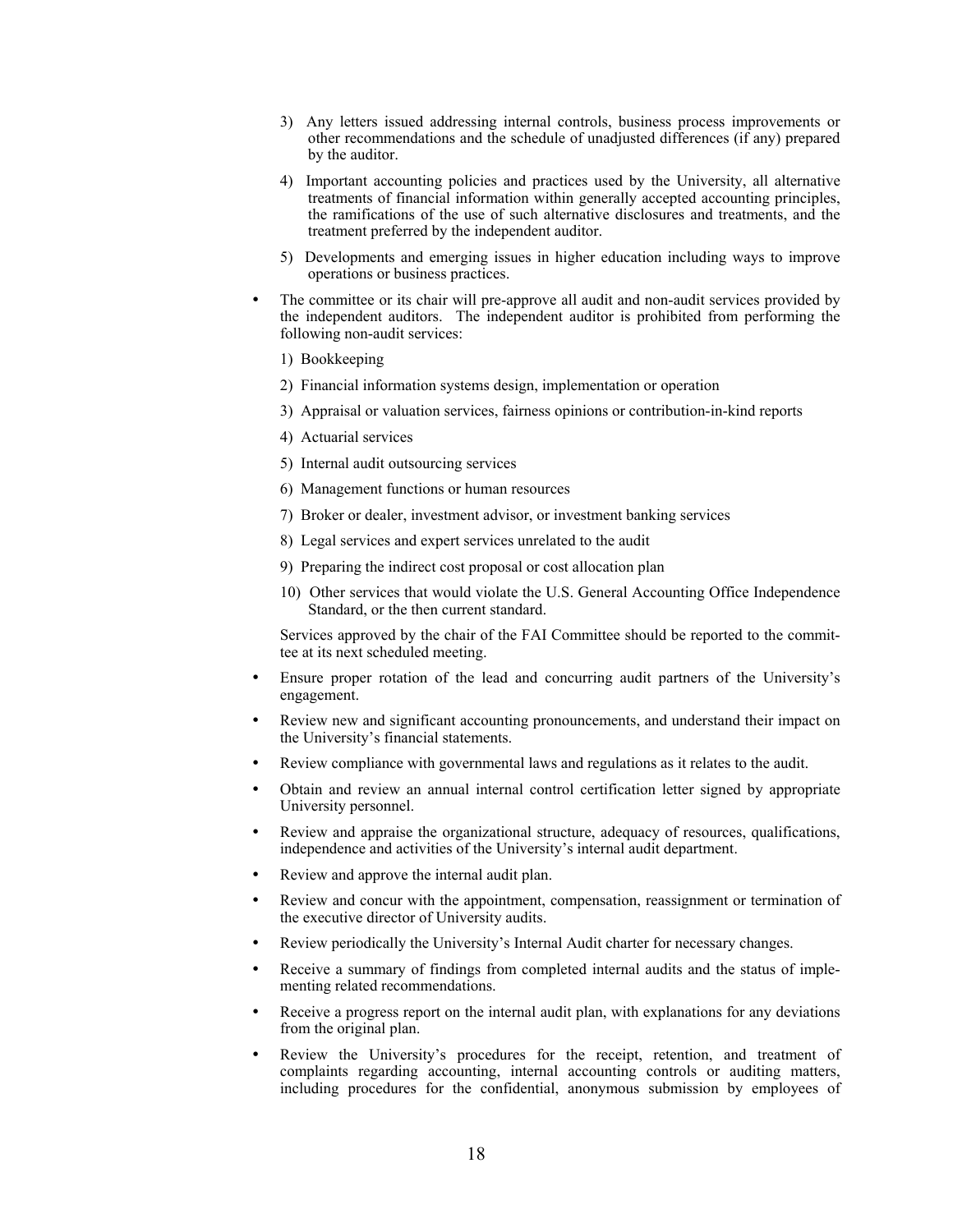concerns regarding questionable accounting or auditing matters. Review the president's travel and hosting expenses and those of any family members. Review and approve policies governing loans to employees of the University and receive reports on at least a quarterly basis of all such loans granted.

- Review with appropriate University personnel, the internal auditor, and the independent auditor the significant financial, operational, compliance and reputational risks facing the University. These risks are defined as follows:
	- 1) Financial Loss of assets or resources. This includes the reliability of the University's internal and external reporting.
	- 2) Operational Effectiveness and efficiency of the University's operations and use of resources.
	- 3) Compliance Compliance with laws and regulations as well as compliance with University policies and procedures relating to auditing.
	- 4) Reputational Risks that affect the University's reputation and public relations matters.

Assess the steps the University has taken to mitigate such risks or exposures.

- Obtain reports concerning any financial fraud resulting in losses in excess of \$10,000 or involving University officers, deans or vice presidents.
- Provide oversight regarding the University's conflict of interest and code of conduct policies and related procedures.
- Review and assess the adequacy of this Charter on a three-year basis or more frequently if deemed necessary.

The above-described audit responsibilities supplement the audit responsibilities of the executive vice president and chief financial officer, the executive director of University audits, and ultimately the president, who are responsible for, among other things, planning or conducting audits or determining that the University's financial statements are complete, accurate and in accordance with generally accepted accounting principles. These officers are also responsible for the preparation, presentation, and integrity of the University's financial statements and for the appropriateness of the accounting principles and reporting policies used by the University. Independent auditors retained by the University are responsible for auditing the University's financial statements.

#### C. Investment Responsibilities

The following are the investment responsibilities of the FAI Committee, which may be modified or supplemented as appropriate:

- Review investment policies including investment goals, model asset allocation, distribution policies and performance benchmarks.
- Review investment costs, including cost of internal management, fees to outside managers, custodial, reporting and brokerage fees.
- Review performance of investments compared to relevant benchmarks or indices.

#### IV. Resources and Authority

The FAI Committee may investigate any matter brought to its attention with full access to all books, records, facilities, and personnel of the University. The FAI Committee may engage independent counsel and other advisors as it determines necessary to carry out its duties at University expense.

#### V. Adoption of Charter

The Board of Regents has adopted this charter on February 17, 2005.